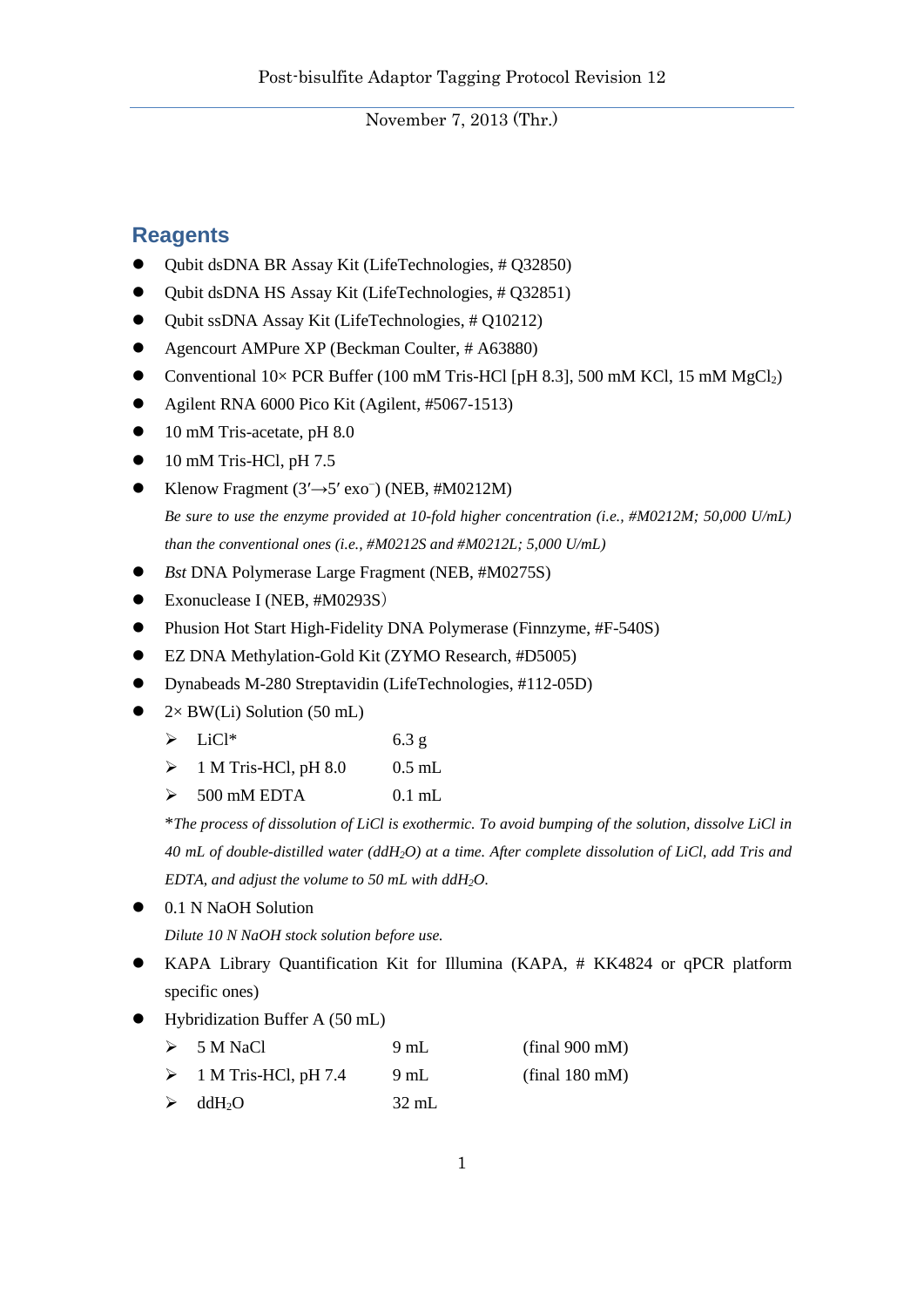## **Oligonucleotides (OPC grade)**

- Bio-PEA2-N4 (100 µM) 5′-biotin-ACA CTC TTT CCC TAC ACG ACG CTC TTC CGA TCT NNN N-3′
- PE-reverse-N4 (100 μM) 5′-CAA GCA GAA GAC GGC ATA CGA GAT NNN N-3′
- PBAT-PE-iX-N4 (100 µM each)

## 5′-CAA GCA GAA GAC GGC ATA CGA GAT XXX XXX GTA AAA CGA CGG CCA GCA GGA AAC AGC TAT GAC NNN N-3′

*Replace the underlined hexamer with each of the following index sequences, which are complementary to those used in the adaptors used in TruSeq DNA LT Sample Prep Kit, so that the same index numbers as those in the kit can be used. The index numbers 17, 24 and 26 are reserved by Illumina for unknown reasons.*

| Index $#$      | Sequence      | Index $#$ | Sequence      | Index # | Sequence      |
|----------------|---------------|-----------|---------------|---------|---------------|
| 1              | <b>CGTGAT</b> | 9         | <b>CTGATC</b> | 18      | <b>GCGGAC</b> |
| $\overline{2}$ | <b>ACATCG</b> | 10        | <b>AAGCTA</b> | 19      | <b>TTTCAC</b> |
| 3              | <b>GCCTAA</b> | 11        | <b>GTAGCC</b> | 20      | <b>GGCCAC</b> |
| $\overline{4}$ | <b>TGGTCA</b> | 12        | <b>TACAAG</b> | 21      | <b>CGAAAC</b> |
| 5              | <b>CACTGT</b> | 13        | <b>TTGACT</b> | 22      | <b>CGTACG</b> |
| 6              | <b>ATTGGC</b> | 14        | <b>GGAACT</b> | 23      | <b>CCACTC</b> |
| 7              | <b>GATCTG</b> | 15        | <b>TGACAT</b> | 25      | <b>ATCAGT</b> |
| 8              | <b>TCAAGT</b> | 16        | <b>GGACGG</b> | 27      | <b>AGGAAT</b> |

Primer 3 (100 µM)

5′-AAT GAT ACG GCG ACC ACC GAG ATC TAC ACT CTT TCC CTA CAC GAC GCT CTT CCG ATC T-3'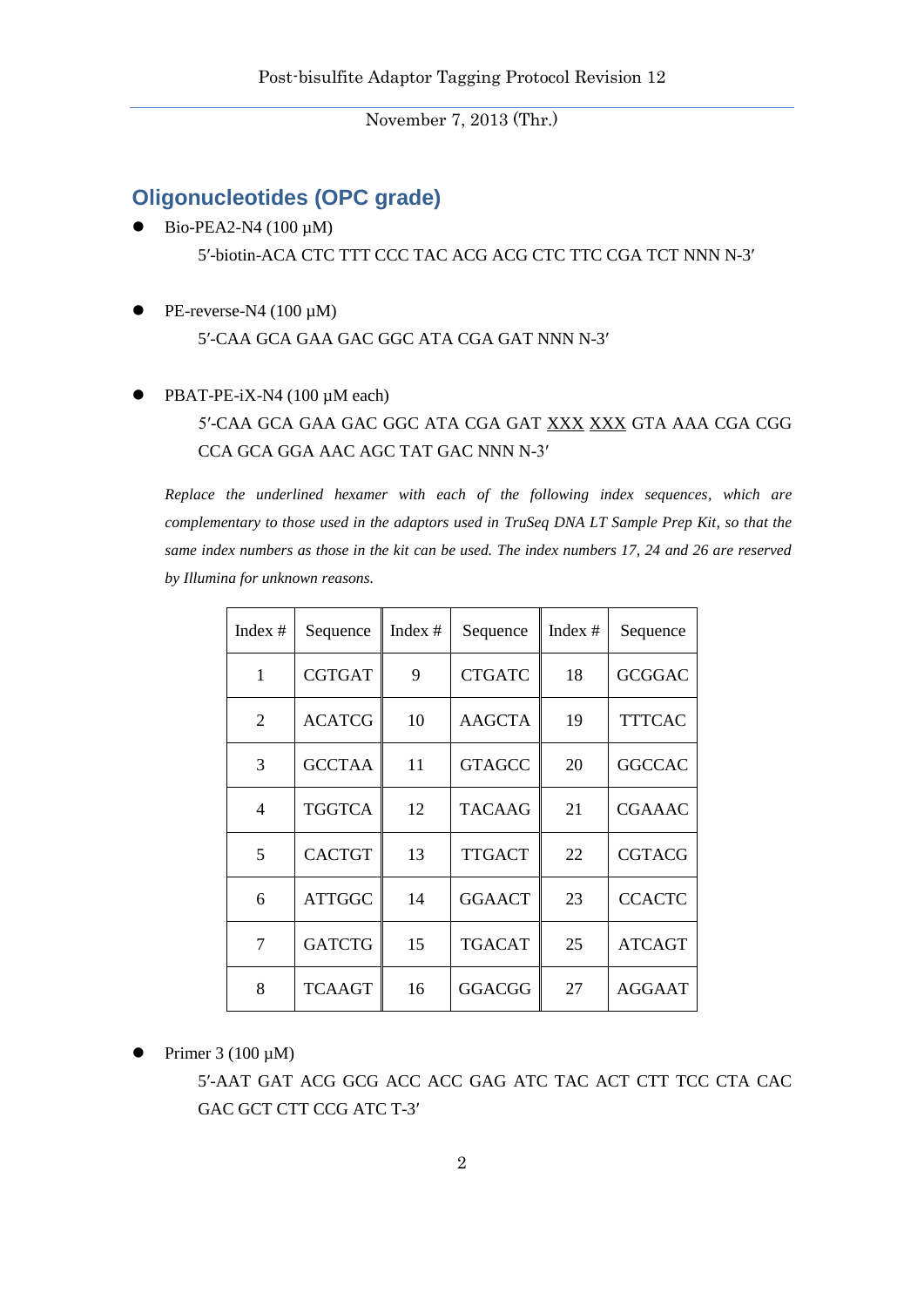- PBAT-PE-Seq (100 µM) 5′-GTA AAA CGA CGG CCA GCA GGA AAC AGC TAT GAC-3′
- $\bullet$  PBAT-PE-Idx (100 µM) 5′-GTC ATA GCT GTT TCC TGC TGG CCG TCG TTT TAC-3′

## **Plastic disposables**

- Tubes
	- $\triangleright$  Use low-retention 1.5- and 0.2-mL tubes in all the steps.
- Tips
	- $\triangleright$  Use low-retention tips for dispensing streptavidin-coated magnetic beads.

# **Equipment**

- DynaMag-2 Magnet (LifeTechnologies) or its equivalent
- SPRIPlate 96R Magnet Plate (Beckman Coulter) or its equivalent
- TOMY MX-301 High-Speed Refrigerated Microcentrifuge or its equivalent
- Agilent Bioanalyzer 2100
- Qubit Fluorometer or Qubit 2.0 Fluorometer (Life Technologies)
- TOMY PMC-060 Capsulefuges or its equivalent
- ABI9700 thermal cycler or its equivalent
- StepOnePlus Real-Time PCR System (Applied Biosystems) or its equivalent
- XCell SureLock Mini-Cell (Life Technologies, # EI0001) or its equivalent
- Power supply for electrophoresis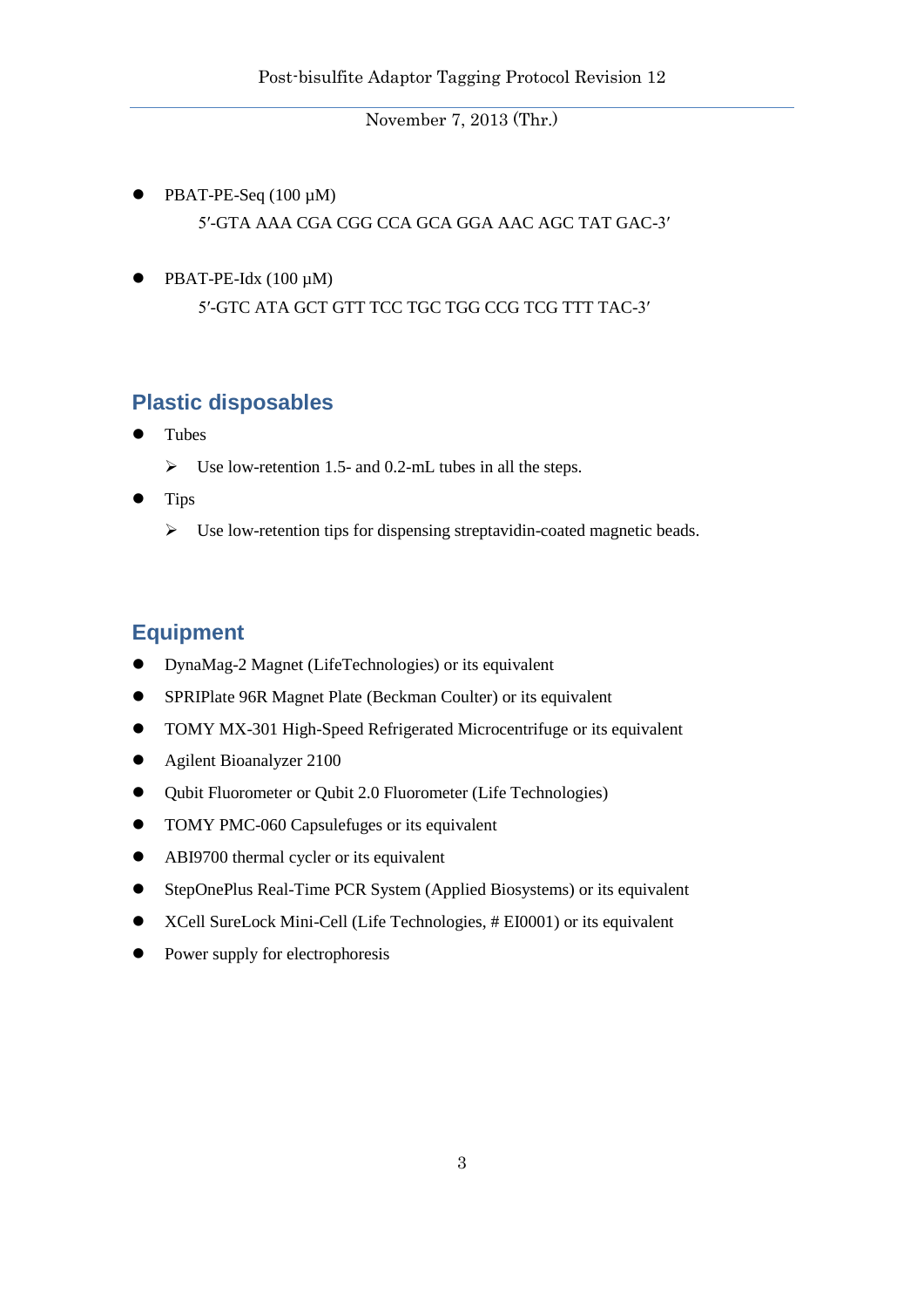## **Programs for thermal cycling**

- Program 1 (for bisulfite treatment, see Section II)
	- 1. 98°C for 10 min
	- 2. 64°C for 150 min
	- 3. Soaking at 4°C
- Program 2 (for first-strand synthesis, see Section III)
	- 1. 94°C for 5 min
	- 2. 4°C for 20 min
	- 3. Gradual increment from  $4^{\circ}$ C to  $37^{\circ}$ C at a rate of  $+1^{\circ}$ C/min\*
	- 4. 37°C for 90 min
	- 5. 70°C for 10 min
	- 6. Soaking at 4°C
- Program 3 (for second-strand synthesis, see Section VI)
	- 1. 94°C for 5 min
	- 2. 4°C for 20 min
	- 3. Gradual increment from  $4^{\circ}$ C to  $37^{\circ}$ C at a rate of  $+1^{\circ}$ C/min<sup>\*</sup>
	- 4. 37°C for 30 min
	- 5. 70°C for 10 min
	- 6. Soaking at 4°C
- Program 4 (for elution, see Section VII)
	- 1. 94°C for 5 min
	- 2. 55°C for 15 min
	- 3. 68°C for 30 min
	- 4. Soaking at 4°C

*\*If your thermal cycler cannot generate a temperature ramp of +1°C/min, you may use a two-step PCR cycling program with an increment of temperature by 1°C for every step. If the first cycle of the program is set as 4.0°C for 30 sec followed by 4.5°C for 30 sec, then the temperature will reach to 37°C after 33 cycles with the intended rate of +1°C/min.*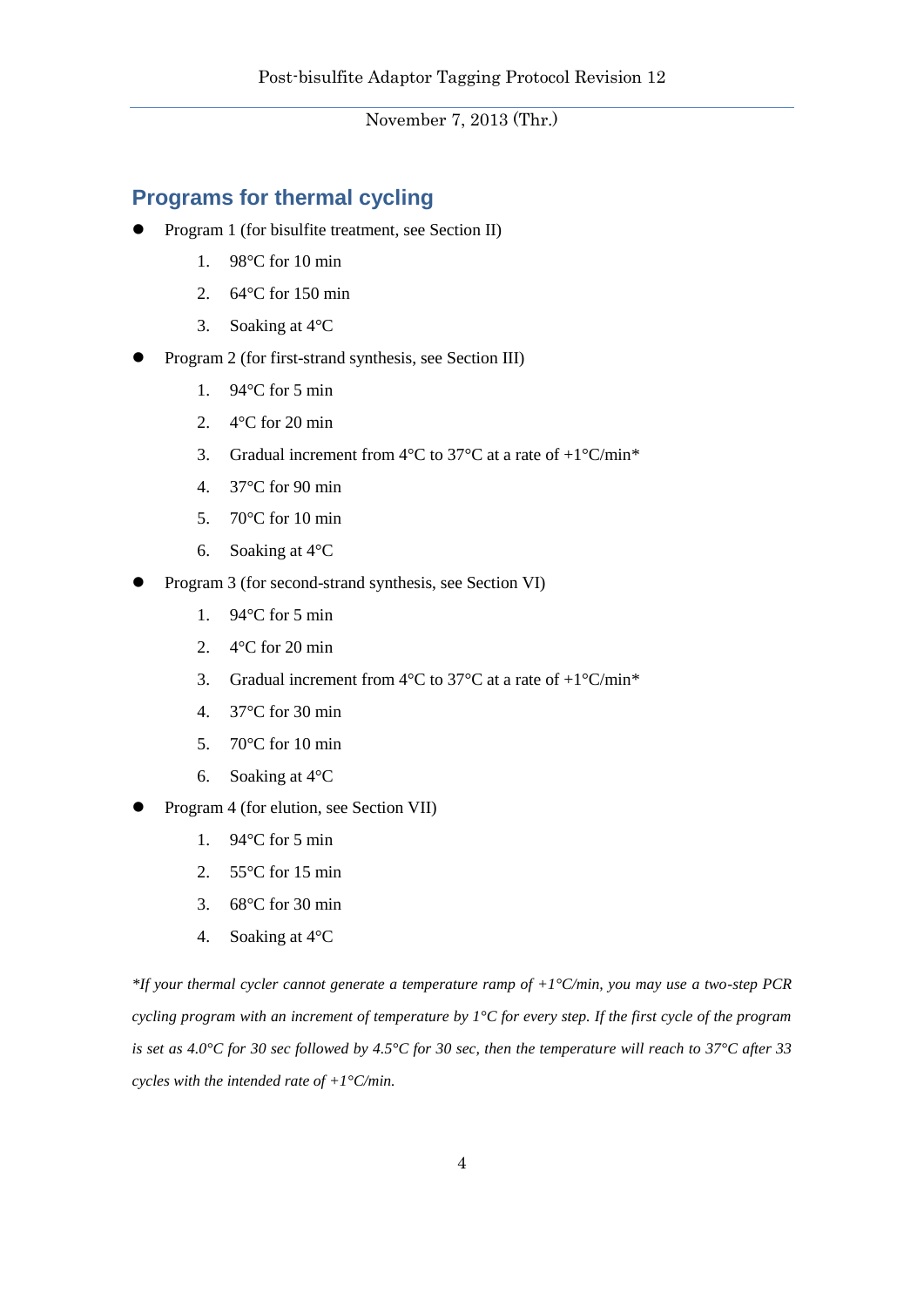#### **I. Estimation of DNA concentration (Day 1)**

*Accurate estimation of DNA concentration is critical. We routinely use Qubit dsDNA BR Assay Kit for the purpose. Do not measure OD260, because various materials other than DNA absorb light at 260 nm, leading to an overestimation of DNA concentration.*

1. Measure DNA concentration of sample DNA with Qubit dsDNA BR Assay Kit and Qubit Fluorometer according to the manufacturer's instruction.

## **II. Bisulfite treatment (Day 1)**

*We routinely start with 100 ng of DNA, because this amount is easy to handle. However, note that the maximum efficiency of template preparation is achieved with ~1 ng of DNA as a starting material. Thus, the bisulfite-treated DNA may be divided into several aliquots before first-strand synthesis to further increase the efficiency of template preparation.*

1. Add 900  $\mu$ L of ddH<sub>2</sub>O, 50  $\mu$ L of M-Dissolving Buffer, and 300  $\mu$ L of M-Dilution Buffer to one tube of CT Conversion Reagent.

*Use freshly prepared CT conversion reagent to ensure high yield and efficient bisulfite conversion.*

- 2. Dissolve the material by rotating the tube of CT Conversion Reagent for 10 min at room temperature.
- 3. Mix the following components well.

| <b>CT Conversion Reagent</b> | $130 \mu L$      |
|------------------------------|------------------|
| $ddH_2O$                     | $(20 - x) \mu L$ |
| Sample DNA                   | x uL             |

- 4. Divide the solution into three 50-µL aliquots in 0.2-mL tubes.
- 5. Place the tubes on a thermal cycler, and start Program 1.
- 6. Place a Zymo-Spin™ IC Column in a Collection Tube and add 600 µL of M-Binding Buffer to the column.
- 7. Add the sample from Step 5 to the M-Binding Buffer in the column. Close the cap and mix by inverting several times.
- 8. Centrifuge at full speed  $(≥10,000 × g)$  for 30 sec.
- 9. Reload the flow-through onto the same column again.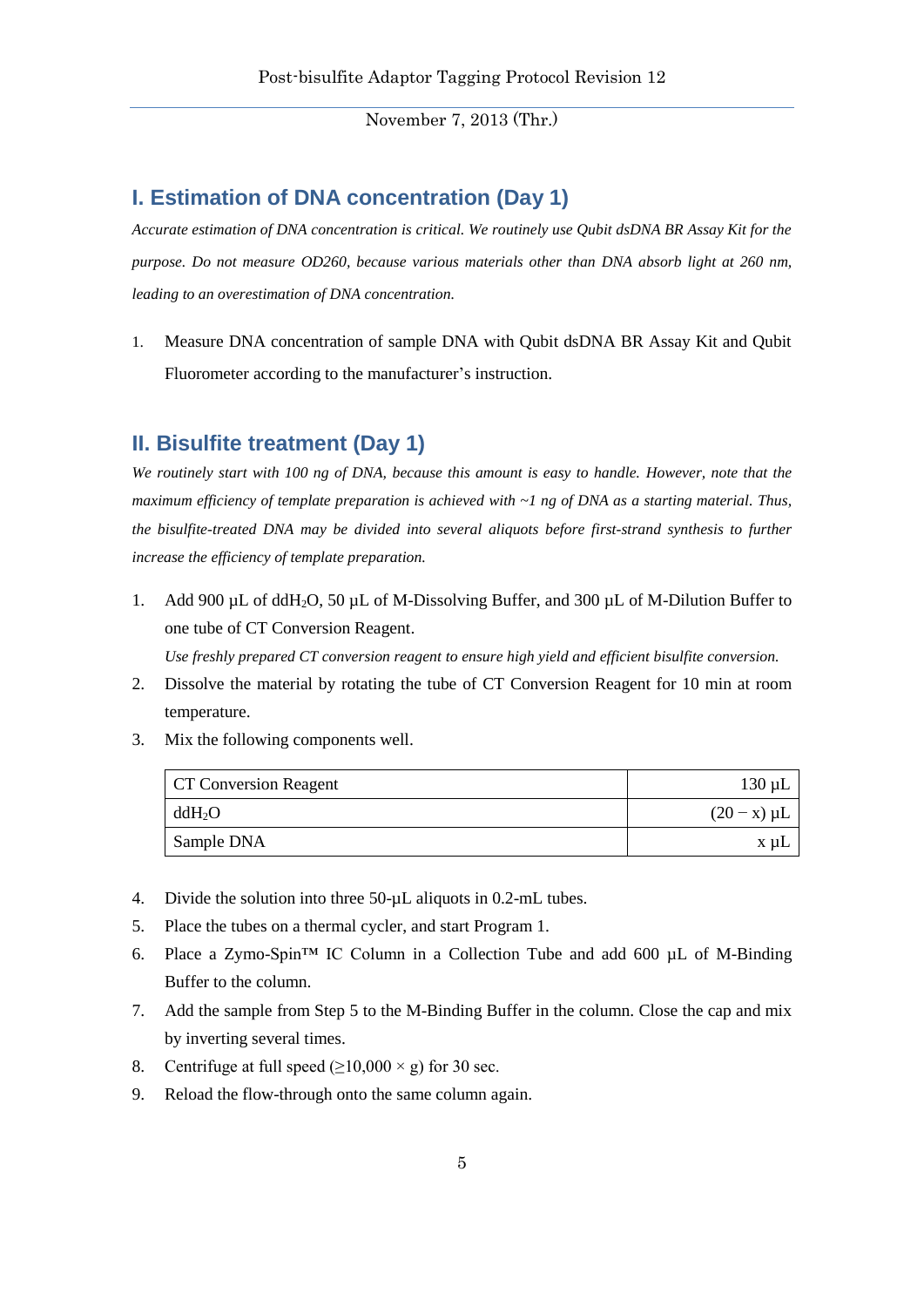*We occasionally encountered "shunts" in the column, through which the solution flows with minimal contact with the resin. Thus, we recommend to carefully inspect the column before use. Reloading of the flow-through would help the solution to have enough contact with the resin.*

- 10. Centrifuge at full speed  $(≥10,000 × g)$  for 30 sec.
- 11. Discard the flow-through.
- 12. Add 100 µL of M-Wash Buffer prepared with ethanol to the column, and centrifuge at full speed for 30 sec. Discard the flow-through.
- 13. Add 200 µL of M-Desulphonation Buffer to the column, and let the column stand at room temperature for 15 min.
- 14. Centrifuge at full speed for 30 sec. Discard the flow-through.
- 15. Add 200 µL of M-Wash Buffer with ethanol to the column, and centrifuge at full speed for 30 sec. Discard the flow-through.
- 16. Repeat the wash in Step 15 once more, and transfer the spin column to a new 1.5-mL tube.
- 17. Add 22 µL of M-Elution Buffer directly to the column matrix and let the column stand at room temperature for 2 min. Centrifuge at full speed for 30 sec to elute the DNA.

*The elusion volume (22 µL) includes 1 µL for determination of yield by Qubit ssDNA Assay Kit and 1 µL for quality check (QC) with Agilent Bioanalyzer with RNA 6000 Pico Kit. Typically, the yield of DNA is between 30% and 70% of the input, and the size range of denatured DNA is 100~1,000 nt with a peak around 600 nt. When the starting amount of DNA is <30 ng, both platforms will fail to detect the eluted DNA. Thus, omit these QC steps and reduce the elution volume in Step 16 to 20 µL.*

*Never stop here. Proceed immediately to the first-strand synthesis step, because the bisulfite-treated DNA is labile.*

# **III. First-strand synthesis (Day 1)**

1. Prepare the first-strand synthesis reaction mix as follows.

| $10\times$ NEBuffer 2        | $5 \mu L$  |
|------------------------------|------------|
| 2.5 mM dNTPs                 | $5 \mu L$  |
| ddH <sub>2</sub> O           | $16 \mu L$ |
| Bio-PEA2-N4 $(100 \mu M)$    | $4 \mu L$  |
| Bisulfite-treated sample DNA | $20 \mu L$ |

2. Place the tube on a thermal cycler and start Program 2.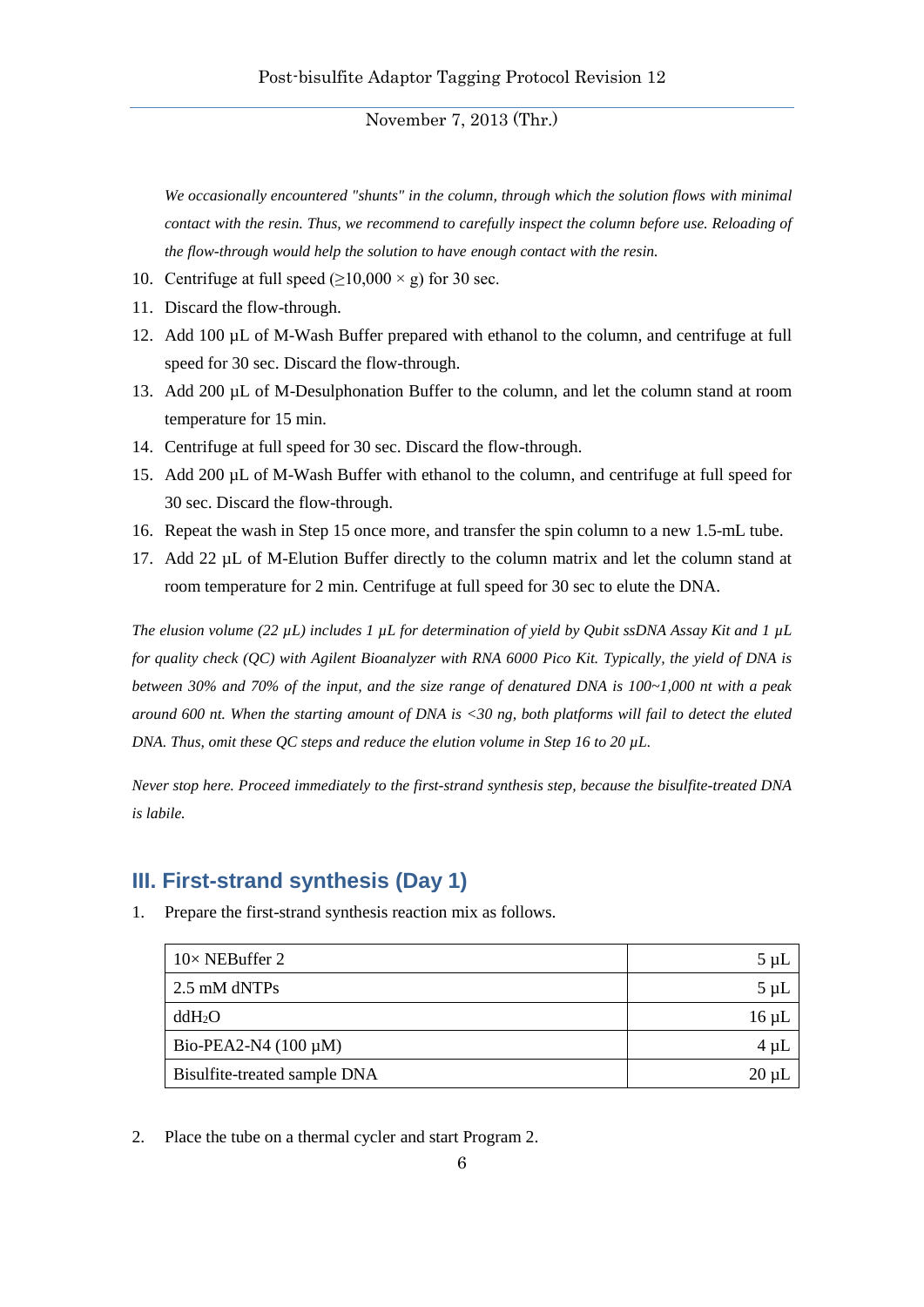- 3. After 5 min from starting step 2 of Program 2 (*i.e.*, incubation step at 4°C), pause the program and remove the tube from the thermal cycler. Add 1.5 µL of Klenow Fragment (3′→5′ exo<sup>−</sup> ) to the first-strand synthesis solution and mix well.
- 4. Place the tube back on the thermal cycler and resume the Program 2 to complete the first-strand synthesis reaction.

*You can stop here by either leaving the tube at 4°C or storing it at −20°C until use. This is presumably because the bisulfite-treated DNAs are now double-stranded and excessive primers in the solution serve as a carrier DNA to prevent the adsorption of template DNA to the tube wall.*

### **IV. Removal of excess primers (Day 2)**

1. Transfer the solution of the first strand reaction  $(-50 \text{ uL})$  into a new 1.5-mL tube, add 50 µL of AMPure XP, mix well, and spin the tube briefly. *At this mixing ratio (i.e., DNA solution:AMPure XP = 1:1), DNA fragments shorter than 200 bp are* 

*effectively removed in the supernatant. While primers and primer dimers are shorter than 100 nt, the products of the first-strand synthesis are longer than 200 bp.*

- 2. Let the tube stand at room temperature for 10 min.
- 3. Place the tube on a magnetic stand and wait for the beads to be collected. Then, remove the supernatant carefully so as not to aspirate the beads.
- 4. Add 200 µL of 75% ethanol to wash the beads and then remove the supernatant.
- 5. Add 45 µL of 10 mM Tris-acetate (pH 8.0) and vortex the tube well to disperse the beads. Following a brief centrifugation, place the tube on the magnetic stand and wait for the beads to be collected.
- 6. Transfer the supernatant into a new 1.5-mL tube. Add 5  $\mu$ L of 10× PCR Buffer and 50  $\mu$ L of AMPure XP to the supernatant. Then mix well and spin briefly. *Addition of 10× PCR Buffer at this step increases the reproducibility and yield of AMPure XP-based purification of DNA.*
- 7. Let the tube stand at room temperature for 10 min.
- 8. Place the tube on the magnetic stand and wait for the beads to be collected. Then, remove the supernatant carefully so as not to aspirate the beads.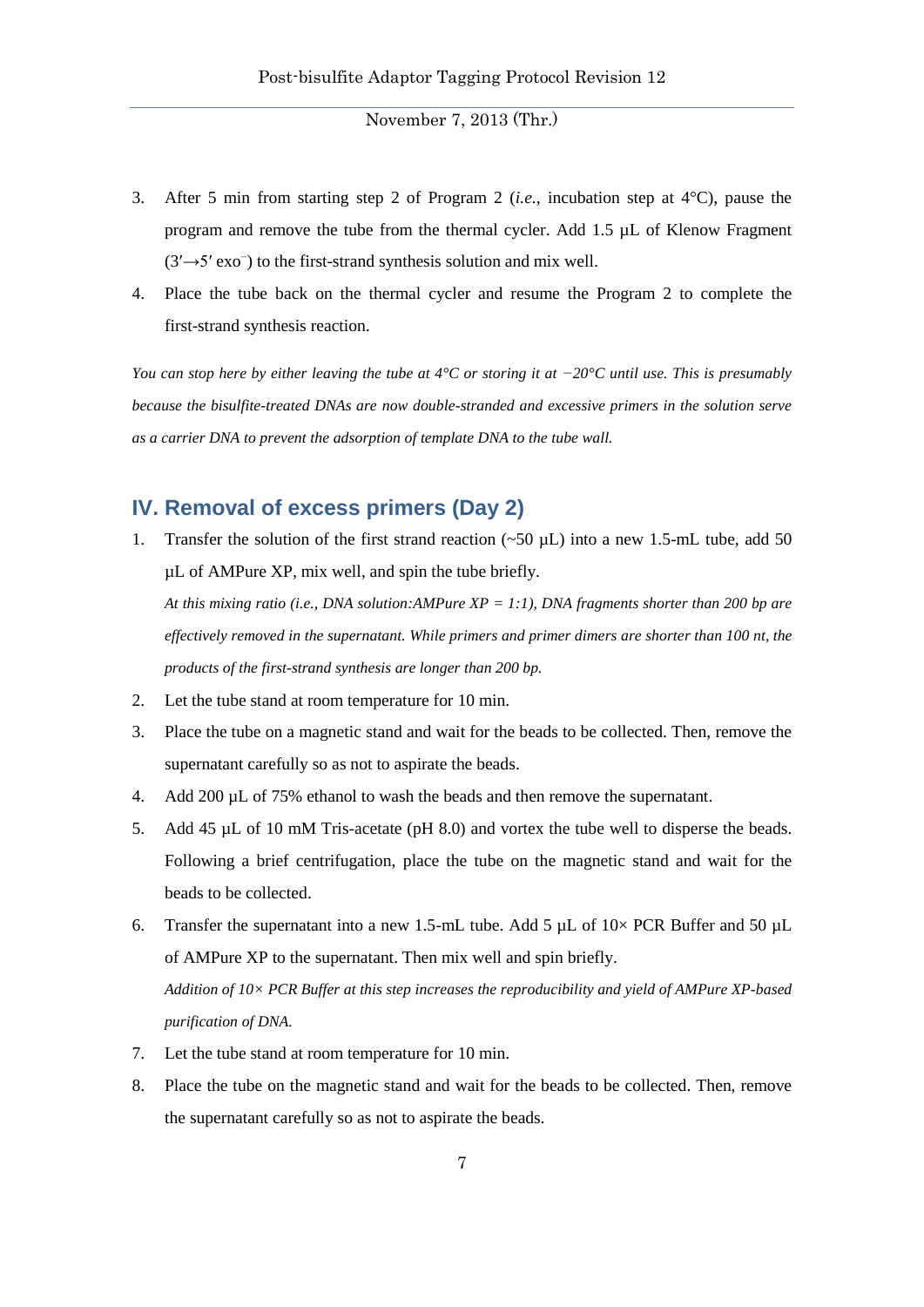- 9. Add 200 µL of 75% ethanol to wash the beads and then remove the supernatant.
- 10. Add 51 µL of 10 mM Tris-acetate (pH 8.0) and vortex the tube well to disperse the beads. After a brief centrifugation, place the tube on the magnetic stand and wait for the beads to be collected.
- 11. Save the supernatant in a new 1.5-mL tube.
- 12. Use 1 µL of the supernatant to measure DNA concentration by the Qubit dsDNA HS Kit.

*Typical yield at this step is between 40% and 60% of the input. When starting from <30 ng of DNA, the kit will fail to quantify the DNA. Thus, omit this QC step and reduce the elution volume in Step 10 to 50 µL.*

### **V. Capturing biotinylated DNA on streptavidin beads (Day 2)**

- 1. Take 20 µL of well-dispersed suspension of Dynabeads M280 Streptavidin beads into a 1.5-mL tube. Place the tube on the magnet stand to collect the beads.
- 2. Remove the supernatant, and add 50  $\mu$ L of 2x BW(Li) buffer to suspend the beads.
- 3. Add the suspension of beads to the product obtained in Section IV.
- 4. Incubate the tube at room temperature for 30 min with gently rotating the tube.
- 5. Place the tube on the magnet stand to collect the beads, and then remove the supernatant.
- 6. Add 180  $\mu$ L of 2× BW(Li) buffer to the beads, vortex well, and spin the tube briefly.
- 7. Place the tube on the magnet stand to collect the beads, and then remove the supernatant.
- 8. Suspend the beads in 180 µL of 0.1 N NaOH solution, vortex well, incubate at room temperature for 2 min, and spin briefly.
- 9. Place the tube on the magnet stand to collect the beads, and then remove the supernatant.
- 10. Repeat steps 8 and 9 once again.
- 11. Add 180  $\mu$ L of 2× BW(Li) buffer to the beads, vortex well, and spin the tube briefly.
- 12. Place the tube on the magnet stand to collect the beads, and then remove the supernatant.
- 13. Add 180 µL of 10 mM Tris-HCl (pH 7.5) to the beads, vortex well, and spin the tube briefly.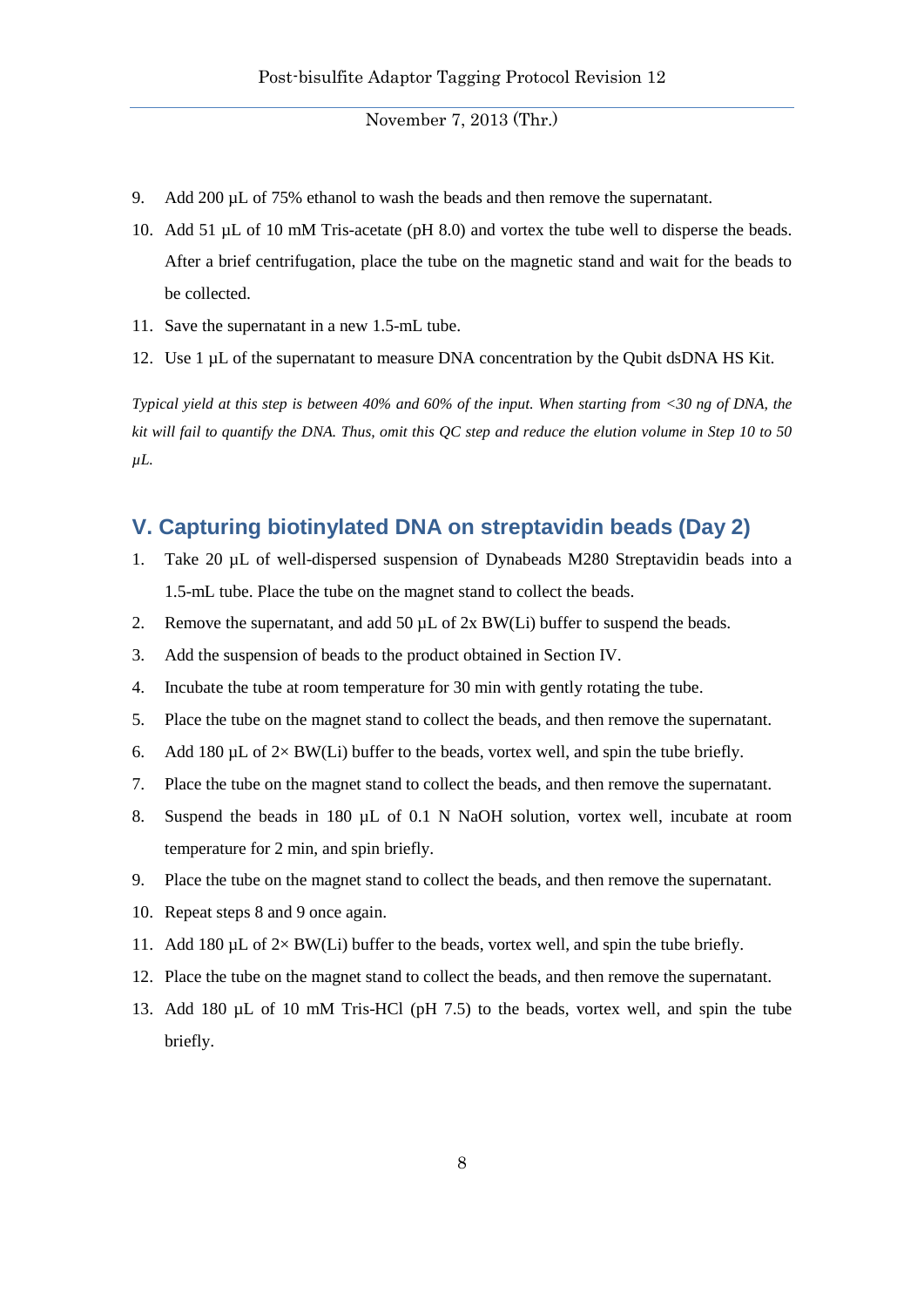## **VI. Second-strand synthesis (Day 2)**

- 1. Place the tube on the magnet stand to collect the beads and remove the supernatant.
- 2. Prepare the second-strand synthesis reaction mix as follows and add to the beads.

| $10\times$ NEBuffer 2                                           | $5 \mu L$  |
|-----------------------------------------------------------------|------------|
| 2.5 mM dNTPs                                                    | $5 \mu L$  |
| ddH <sub>2</sub> O                                              | $36 \mu L$ |
| PE-reverse-N4 (100 $\mu$ M) for single-end sequencing, or       | $4 \mu L$  |
| PBAT-PE-iX-N4 (100 $\mu$ M) for paired-end and index sequencing |            |

- 3. Suspend the beads by vortexing and transfer the beads suspension into a new 0.2-mL tube.
- 4. Place the tube on the thermal cycler and start Program 3.
- 5. After 5 min of starting step 2 of Program 3 (*i.e.* incubation step at 4°C), pause the program and remove the tube from the thermal cycler. Add 1.5 µL of Klenow Fragment  $(3' \rightarrow 5'$ exo<sup>−</sup> ) to the second-strand synthesis solution and mix well.
- 6. Place the tube back on the thermal cycler and resume the Program 3 to complete the second-strand synthesis reaction.

# **VII. Chase reaction (Day 2)**

- 1. Place the tube on a magnet stand to collect the beads and remove the supernatant.
- 2. Prepare the chase reaction mix as follows and added to the beads.

| $10\times$ ThermoPol Buffer              | 5 uL  |
|------------------------------------------|-------|
| $\sqrt{2.5}$ mM dNTPs                    | 5 uL  |
| ddH <sub>2</sub> O                       | 40 µL |
| <b>Bst DNA Polymerase Large Fragment</b> | μL    |

3. Incubate the reaction at 65°C for 30 min.

# **VIII. Elution/extension of template DNA (Day 2)**

- 1. Place the tube on the magnet stand to collect the beads and remove the supernatant.
- 2. Prepare the elution/extension reaction as follows and added to the beads.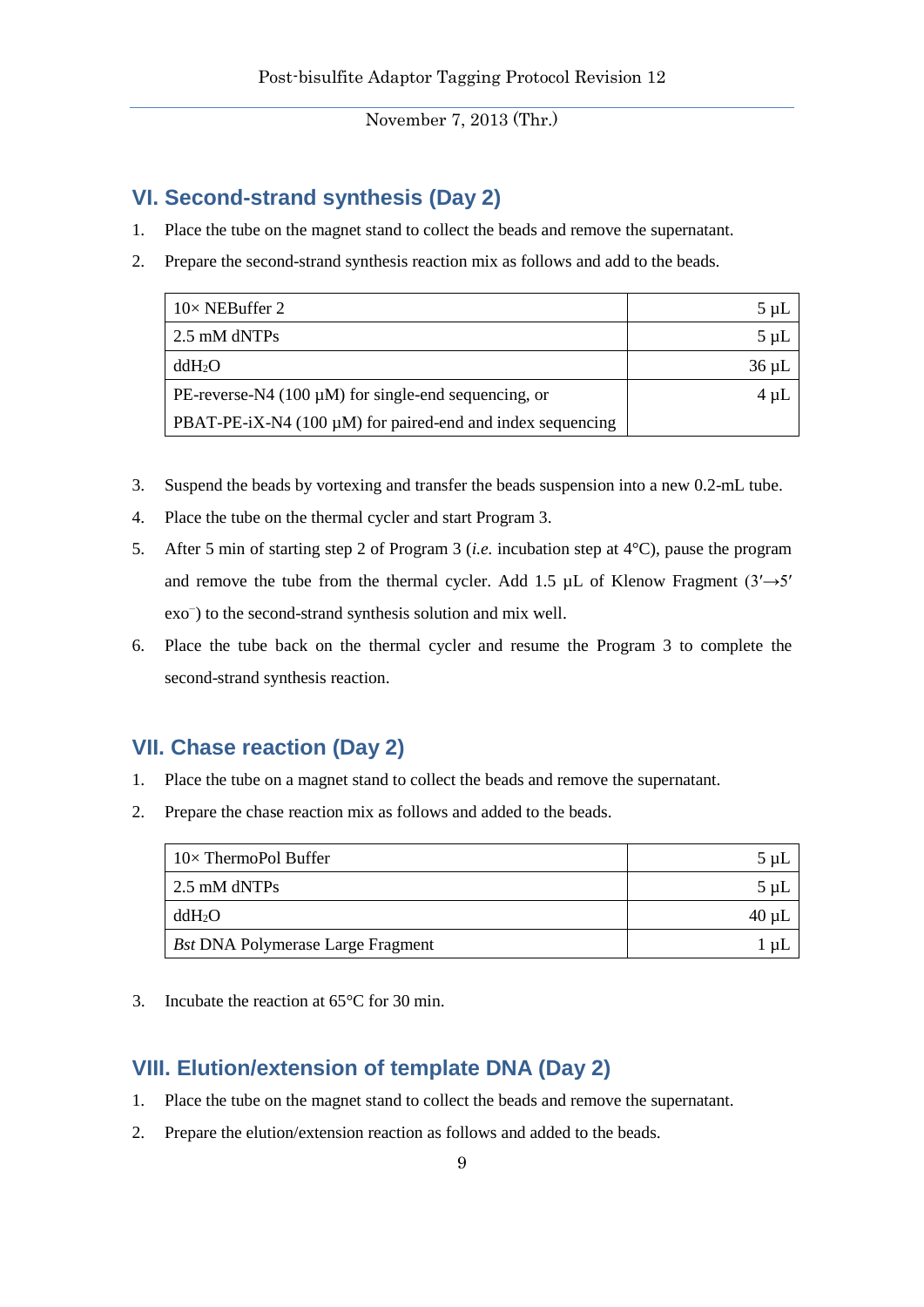| $5\times$ Phusion HS Buffer                    | $10.0 \mu L$ |
|------------------------------------------------|--------------|
| 2.5 mM dNTPs                                   | 5 uL         |
| ddH <sub>2</sub> O                             | $35 \mu L$   |
| Primer $3(100 \mu M)$                          | $0.4 \mu L$  |
| Phusion Hot Start High-Fidelity DNA Polymerase | ul           |

*This step not only enables the precise selection of double-stranded DNA by SPRI beads, but also synthesizes the sequence required for bridge PCR.*

- 3. Start Program 4
- 4. Place the tube on the magnet stand to collect the beads, and transfer the supernatant into a new 1.5-mL tube.
- 5. Add 1 µL of Exonuclease I to the supernatant, mix well, and incubate the tube at 37<sup>o</sup>C for 30 min followed by heat-inactivation at 70°C for 10 min.
- 6. Use 1 µL of eluted DNA and Qubit dsDNA HS Kit to measure the concentration of DNA.

#### **IX. Size fractionation (Day 2)**

- 1. Add 50  $\mu$ L of AMPure XP to the eluted DNA (50  $\mu$ L), mix well, and spin briefly.
- 2. Place the tube on the magnetic stand and wait for the beads to be separated. Then, remove the supernatant carefully so as not to aspirate the beads.
- 3. Add 200 μL of 75% ethanol to wash the beads and then remove the supernatant.
- 4. Add 45 μL of 10 mM Tris-acetate (pH 8.0) and vortex the tube well to disperse the beads. After a brief centrifugation, place the tube on the magnetic stand and wait for the beads to be collected.
- 5. Transfer the supernatant into a new 1.5-mL tube. Add 5  $\mu$ L of 10 $\times$  PCR Buffer and 50  $\mu$ L of AMPure XP to the supernatant. Mix well and spin briefly.
- 6. Let the tube stand at room temperature for 10 min.
- 7. Place the tube on the magnetic stand and wait for the beads to be collected. Then, remove the supernatant carefully so as not to aspirate the beads.
- 8. Add 200 µL of 75% ethanol to wash the beads and remove the supernatant.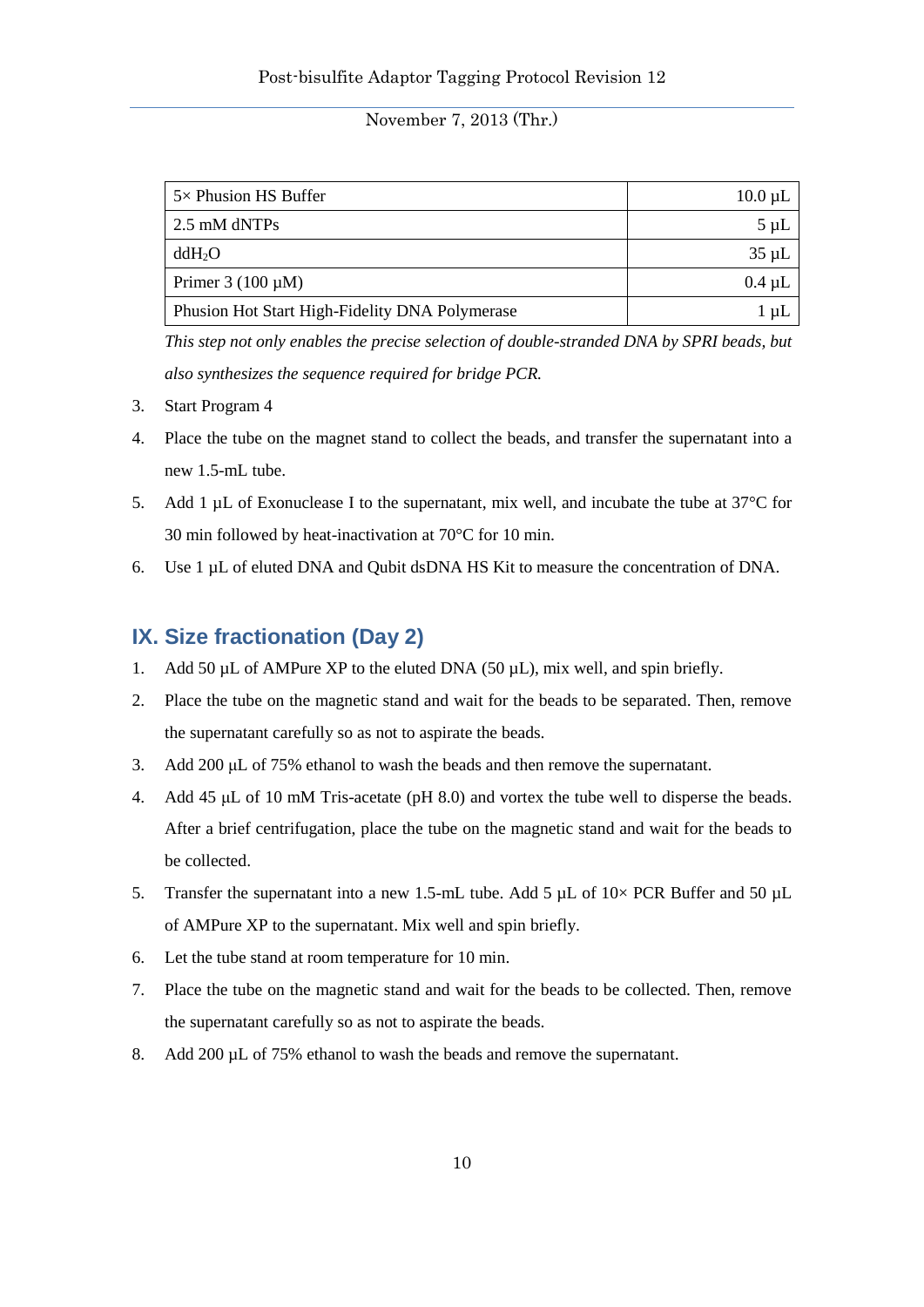- 9. Add 22 µL of 10 mM Tris-acetate (pH 8.0), and vortex the tube well to disperse the beads. Following a brief centrifugation, place the tube on the magnetic stand and wait for the beads to be collected.
- 10. Transfer the supernatant to a new 1.5-mL tube.
- 11. Use 1 µL of the supernatant to measure the concentration of DNA using the Qubit dsDNA HS Kit.

*Typical yield at this step is between 20% and 40% of the input DNA. When the starting amount of DNA is <30 ng, the kit will fail to quantify DNA. Thus, omit this QC step and reduce the elution volume in Step 9 to 21 µL.*

#### **X. qPCR quantitation of template DNA (Day 3)**

1. Determine the exact molar concentration of template DNA using an appropriate qPCR assay.

*Note that the product obtained in Step IX contains not only intact sequencing templates but also several-fold greater amounts of byproducts.* 

*It is thus essential to determine the correct concentration of the template DNA by qPCR but not by fluorometry. We use Library Quantification Kits for Illumina (KAPA biosystems) according to the manufacturer's instruction for the quantification, because this kit is easy to use and highly reproducible. Typical mass yield at this step is calculated to be 2~8% relative to the starting amount of DNA. If the starting DNA is 100 ng, the amount of obtained template is ~20 fmol, which is sufficient for sequencing in 20 lanes of Illumina HiSeq 2000 or 4 runs of MiSeq.*

*In addition, the byproducts also make it impossible to directly examine the size of template DNA by electrophoresis. Accordingly, we examine the size of qPCR product. Note that, once PCR reaches to the plateau, the size of PCR-amplified templates cannot be accurately examined under non-denaturing conditions. Thus, we use the standard polyacrylamide/urea/TBE gel electrophoresis. The size is typically 200~500 nt with a peak around 300 nt.*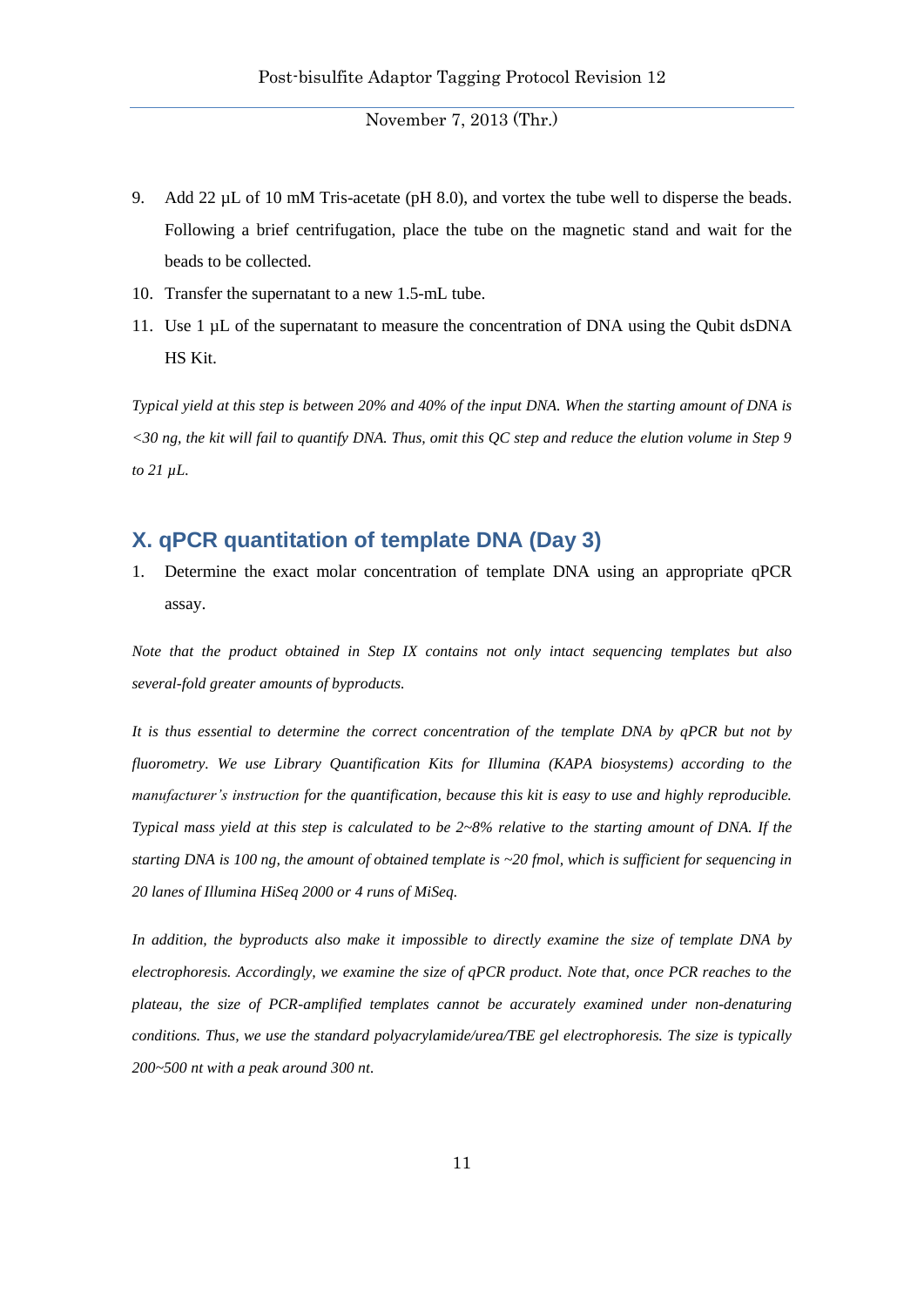# **XI. Sequencing (Day 3)**

*For paired-end and index sequencing, be sure to add PBAT-PE-Seq and PBAT-PE-Idx to the Illumina primer mixes for read 2 and index, respectively, at the final concentration of 0.5 μM.*

### **Calculation of template volume required for sequencing**

1. Calculate the volume of template required in cluster generation with the following equation and parameters.

|                                                                    | HiSeq 2000 or                     | Hiseq 2500                  | Hiseq 2500                                        |
|--------------------------------------------------------------------|-----------------------------------|-----------------------------|---------------------------------------------------|
| Platform                                                           | Hiseq 2500<br>high output<br>mode | rapid run mode<br>with cBot | rapid run mode<br><i>without cBot</i> or<br>MiSeq |
| Target concentration of denatured<br>template $(pM)$               |                                   | $10*$                       |                                                   |
| Target volume of template $(\mu L)$                                | 120                               | 70                          | 480                                               |
| Molar<br>concentration of template<br>(pM) determined in Section X | y                                 |                             |                                                   |
| Volume of template required                                        | $120 \times 10$                   | $70 \times 10$              | $480 \times 10$                                   |
| $= x (\mu L)$                                                      | y                                 | $\mathcal{V}$               | $\mathcal{V}$                                     |

*\*For the target concentration, 10 pM is a good point to start optimization.*

# **For a single lane of Illumina HiSeq 2000 or HiSeq 2500 in high output mode using cBot**

- 1. Dispense 100 µL, plus extra volume for pipetting loss, of Hybridization Buffer A to a new 1.5-mL tube and place it on ice.
- 2. Prepare 2 N NaOH by diluting 10 N NaOH solution.
- 3. Denature sequencing templates as follows.

| Template DNA solution | μL               |
|-----------------------|------------------|
| ddH <sub>2</sub> O    | $(19 - x) \mu L$ |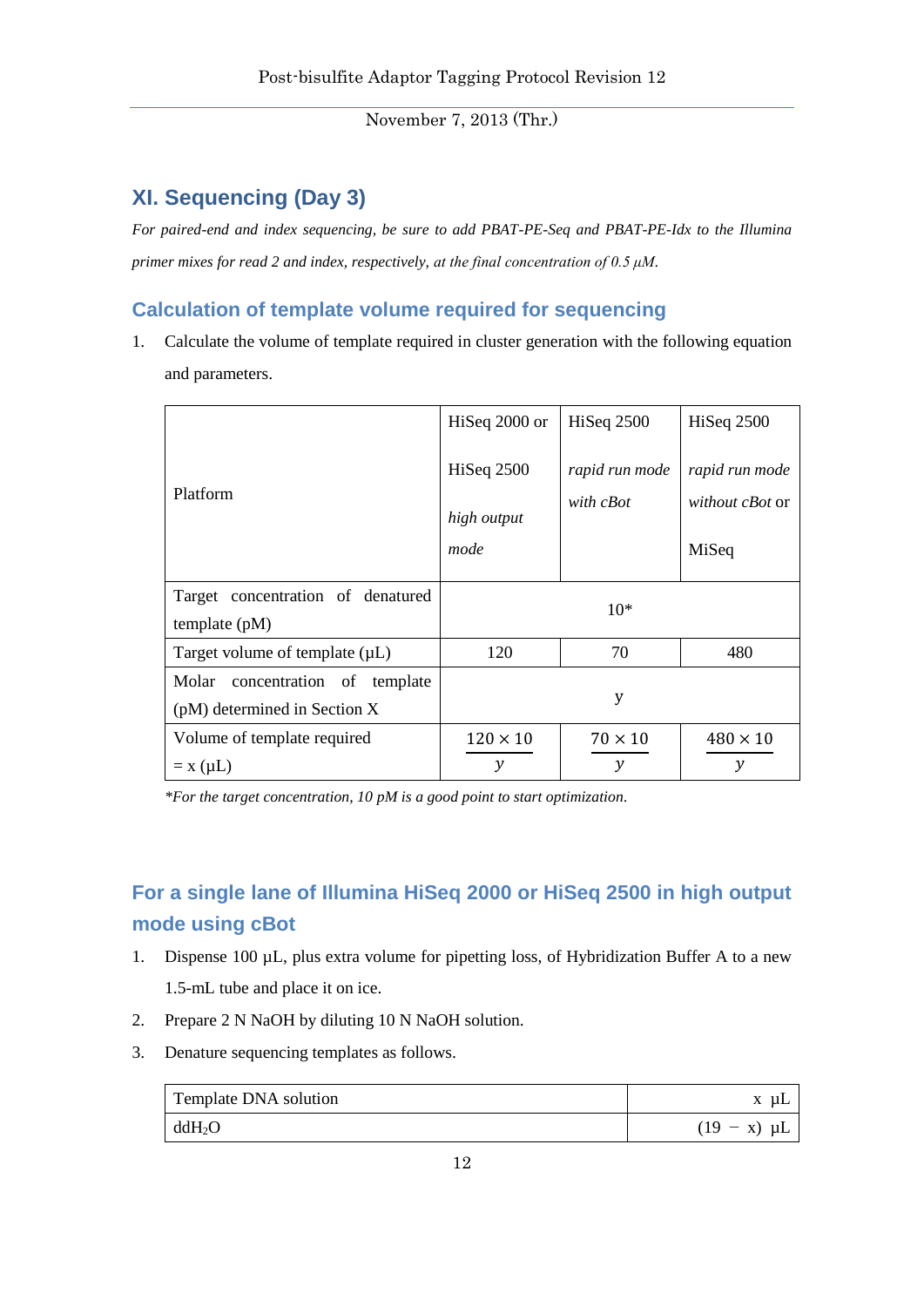| 'N<br>∸<br>$\sim$<br>$\ddot{\phantom{a}}$<br><b>.</b> |
|-------------------------------------------------------|
|-------------------------------------------------------|

- 4. Let the tube stand at room temperature for 5 min.
- 5. Add 100 µL of Hybridization Buffer A to the denatured template, mix well, and place the tube on ice.
- 6. Start cluster generation according to the manufacturer's instruction.

*Since bisulfite-converted DNA has an extremely-biased base composition, each flow cell must include a control lane for the phiX control template to enable correct color normalization of fluorescent signals. Alternatively, the phiX control can be added to the sample as described below.*

#### **For a single lane of Illumina HiSeq 2500 in rapid run mode using cBot**

- 1. Dispense 58 µL, plus extra volume for pipetting loss, of Hybridization Buffer A to a new 1.5-mL tube and place it on ice.
- 2. Prepare 2 N NaOH by diluting 10 N NaOH solution.
- 3. Denature sequencing templates as follows.

| Template DNA solution | x uL             |
|-----------------------|------------------|
| ddH <sub>2</sub> O    | $(11 - x) \mu L$ |
| 2N NaOH               | $0.6 \mu L$      |

- 4. Let the tube stand at room temperature for 5 min.
- 5. Add 58 µL of the ice-cooled Hybridization Buffer A to the denatured template, mix well, and place the tube on ice.
- 6. Add 70 µL of ice-cold 8 pM denatured phiX control to the tube and mix well. *For the same reason as described above, the phiX control template must be added to the sample. Follow the instruction provided by Illumina for the preparation of denatured phiX control template.*
- 7. Start cluster generation according to the manufacturer's instruction.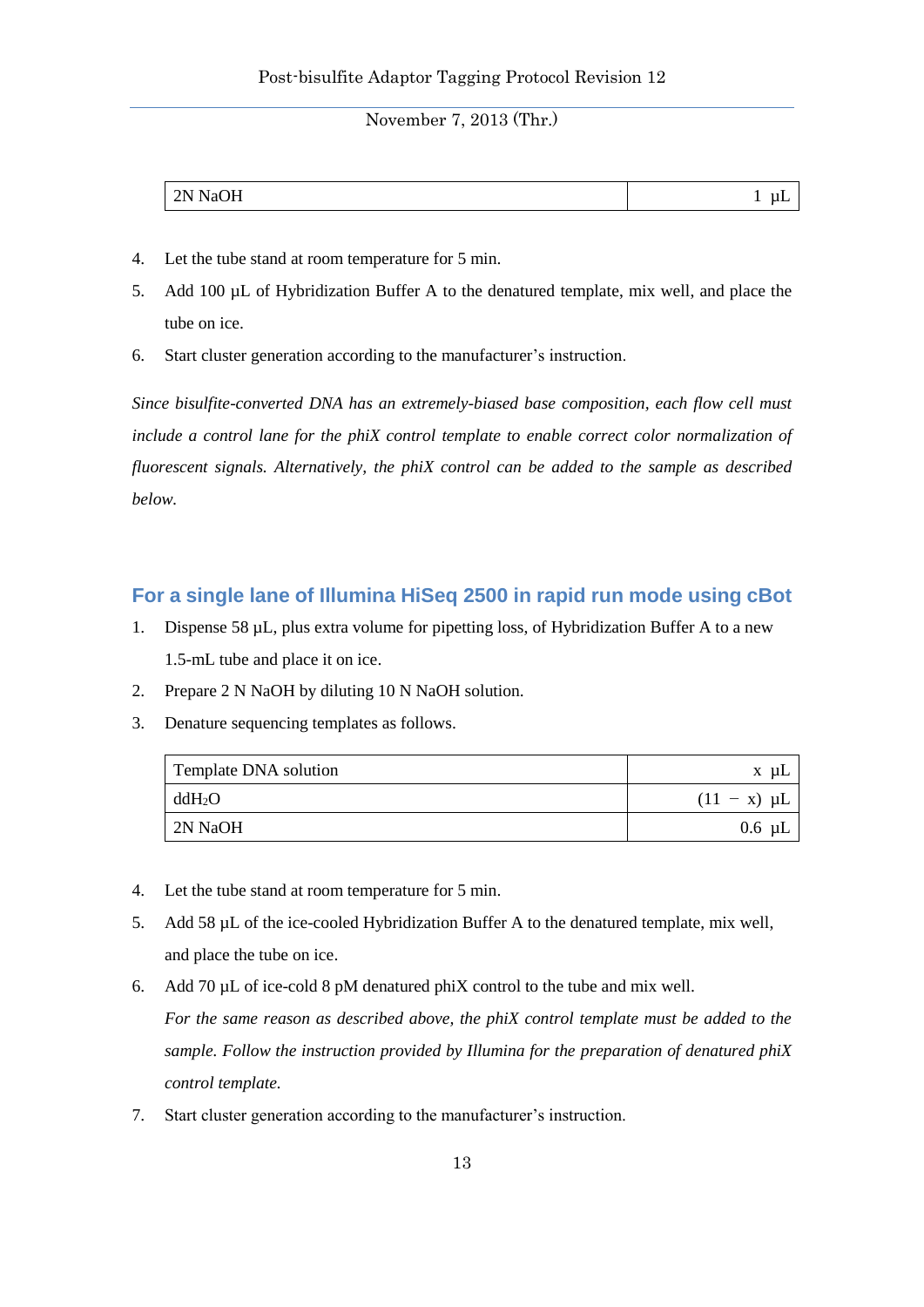# **For Illumina HiSeq 2500 in rapid run mode without cBot or Illumina MiSeq**

- 1. Dispense 400 µL, plus extra volume for pipetting loss, of Hybridization Buffer A to a new 1.5-mL tube and put it on ice.
- 2. Prepare 2 N NaOH by diluting 10 N NaOH solution.
- 3. Denature sequencing templates as follows.

| Template DNA solution | x uL             |
|-----------------------|------------------|
| $ddH_2O$              | $(76 - x) \mu L$ |
| 2N NaOH               | 4<br>யட          |

- 4. Let the tube stand at room temperature for 5 min.
- 5. Add 400 µL of ice-cold Hybridization Buffer A, mix well and place the tube on ice.
- 6. Add 120 µL of ice-cold 8 pM denatured phiX control to the tube and mix well. *For the same reason as described above, the phiX control template must be added to the sample. Follow the instruction provided by Illumina for the preparation of denatured phiX control template.*
- 7. Start run according to the manufacturer's instruction.